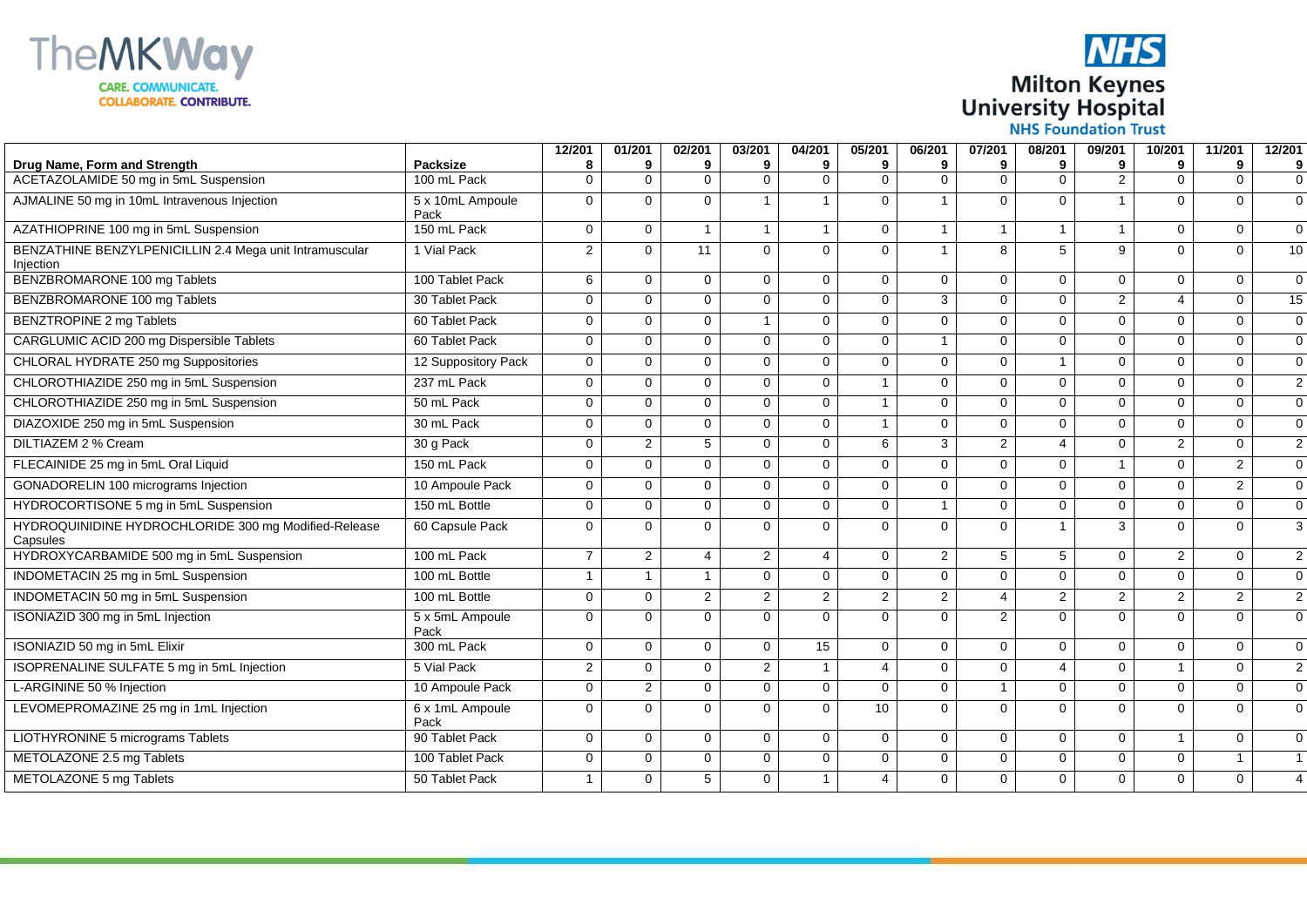

**NHS Milton Keynes University Hospital NHS Foundation Trust** 

MORPHINE SULFATE 100 micrograms in 1mL Oral Solution | 60 mL Pack 0 0 0 0 0 0 0 0 0 1 1 4 0 PIPOTIAZINE PALMITATE 100 mg in 4mL Injection 1 x 4mL Ampoule Pack<br>100 Tablet Pack  $\overline{0}$  $\overline{0}$  $\overline{0}$  $\overline{0}$  $\overline{0}$  $\overline{0}$ 3  $\overline{0}$  $\overline{0}$  $\overline{0}$  $\overline{0}$  $\overline{0}$  $\overline{0}$ PIRENZEPINE 50 mg Tablets 2  $\overline{0}$  $\overline{0}$  $\overline{0}$  $\overline{0}$  $\overline{0}$  $\overline{0}$  $\overline{0}$  $\overline{0}$  $\overline{0}$  $\overline{0}$  $\overline{0}$  $\overline{0}$ PIRENZEPINE 50 mg Tablets 50 mg Tablet Pack  $\overline{0}$  $\overline{0}$  10  $\overline{0}$  $\overline{0}$  $\overline{0}$ 2 2  $\overline{0}$ 2 4  $\overline{0}$ 5 PODOPHYLLOTOXIN (WARTICON) 0.15 % Cream 5 g Pack 0  $\overline{0}$ 0  $\overline{0}$ 5  $\overline{0}$  $\overline{0}$  $\overline{0}$  $\overline{0}$  $\overline{0}$  $\overline{0}$  $\overline{0}$ 0 POTASSIUM CHLORIDE 600 mg Sustained Release Tablets | 100 Tablet Pack  $\overline{0}$  $\overline{0}$  $\overline{0}$  $\overline{0}$  $\overline{0}$  $\overline{0}$  $\overline{0}$ 1  $\overline{0}$  $\overline{0}$  $\overline{0}$  $\overline{0}$  $\overline{0}$ PYRIDOXINE 10 mg in 5mL Solution 150 mL Pack  $\overline{0}$  $\overline{0}$  $\overline{0}$  $\overline{0}$ 1  $\overline{0}$ 1 1 1  $\overline{0}$  $\overline{0}$  $\overline{0}$  $\overline{0}$ SODIUM BENZOATE 2 g in 10mL Injection 10 Vial Pack  $\overline{0}$ 2  $\overline{0}$  $\overline{0}$  $\overline{0}$  $\overline{0}$  $\overline{0}$  $\overline{0}$  $\overline{0}$  $\overline{0}$ 1 2  $\overline{0}$ SODIUM PHENYLBUTYRATE 2 g in 10mL Injection 10 Vial Pack  $\overline{0}$ 2 1  $\overline{0}$ 2  $\overline{0}$  $\overline{0}$  $\overline{0}$  $\overline{0}$  $\overline{0}$  $\overline{0}$  $\overline{0}$  $\overline{0}$ SUCRALFATE 1 g in 10mL Suspension 420 mL Pack  $\overline{0}$  $\overline{0}$  $\overline{0}$  $\overline{0}$  $\overline{0}$  $\overline{0}$  $\overline{0}$  $\overline{0}$ 2 1  $\overline{0}$  $\overline{0}$  $\overline{0}$ SUCRALFATE 1 g in 5mL Suspension 200 mL Pack  $\overline{0}$  $\overline{0}$  $\overline{0}$  $\overline{0}$  $\overline{0}$  $\overline{0}$ 5  $\overline{0}$  $\overline{0}$  $\overline{0}$  $\overline{0}$  $\overline{0}$  $\overline{0}$ SUCRALFATE 1 g in 5mL Suspension 250 mL Pack  $\overline{0}$ 1  $\overline{0}$  $\overline{0}$ 1  $\overline{0}$  $\overline{0}$  $\overline{0}$  $\overline{0}$  $\overline{0}$  $\overline{0}$  $\overline{2}$  $\overline{2}$ SUCRALFATE 1 g in 5mL Suspension 420 mL Pack  $\overline{0}$  $\overline{0}$  $\overline{0}$  $\overline{0}$  $\overline{0}$  $\overline{0}$  $\overline{0}$ 2  $\overline{0}$  $\overline{0}$  $\overline{0}$  $\overline{0}$  $\overline{0}$ VITAMIN E 200 units Capsules 30 Capsule Pack  $\overline{0}$  $\overline{0}$ 1  $\overline{0}$  $\overline{0}$ 2  $\overline{0}$  $\overline{0}$  $\overline{0}$  $\overline{0}$  $\overline{0}$ 0  $\overline{0}$ ZONISAMIDE 100 mg in 5mL Suspension 500 mL Bottle 0 1 1 1 1 1 1 0 0 1 0 1 1